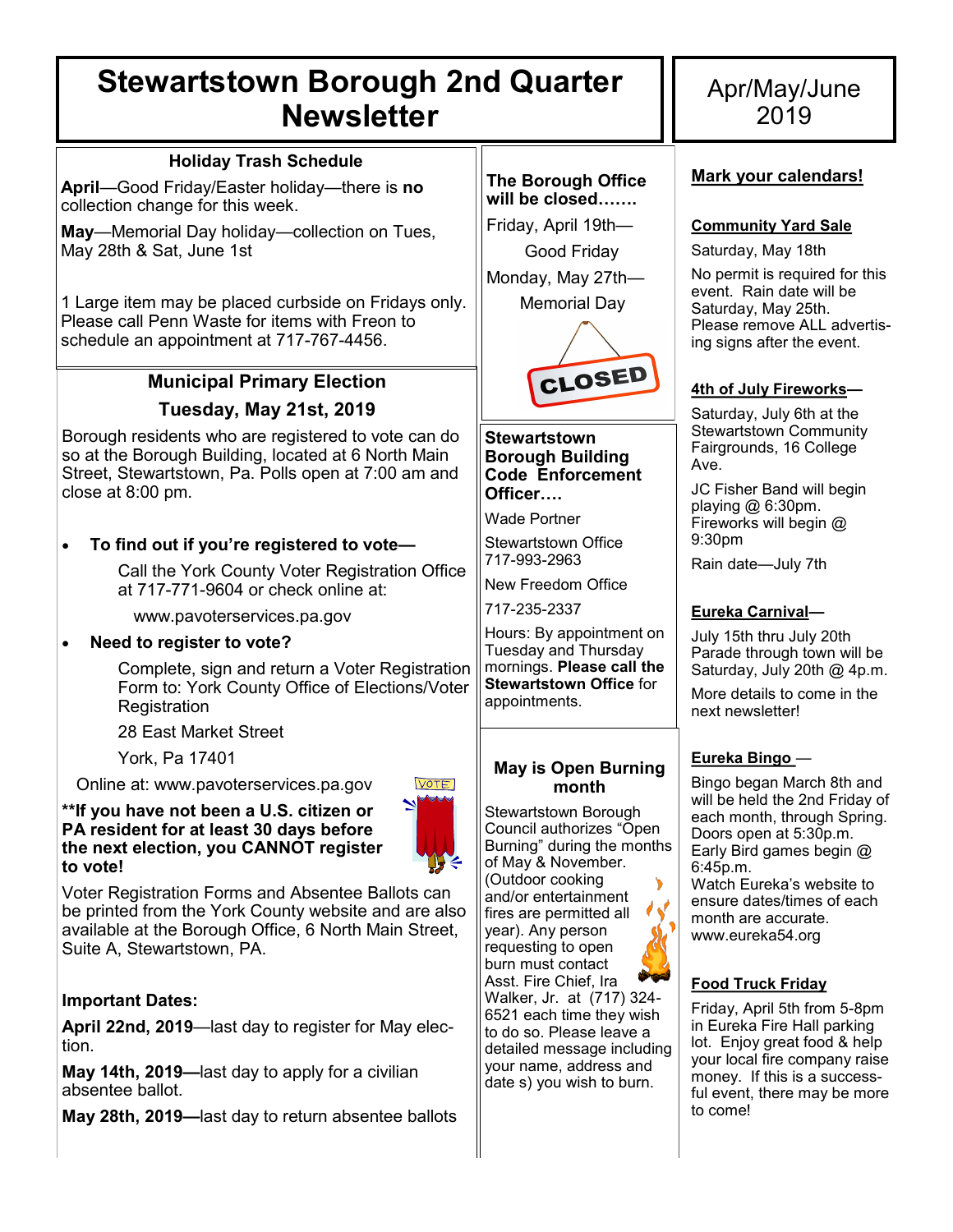# **Page 2** | Stewartstown Borough 2nd Quarter Newsletter

## **2019 Tax Collection Schedule—Stewartstown Borough—Sandra Mitchell, Tax Collector**

- Tuesday, April 2nd from 6-7p.m.
- Wednesday, April 3rd from 3:30-4:30p.m.
- Thursday, April 4th from 10-11a.m.
- Tuesday, April 9th from 3:30-4:30p.m.
- Wednesday, April 10th from 6-7p.m.
- Thursday, April 11th from 10-11a.m.

**NOTE:** If you cannot make the above scheduled times, payments are to be made payable and mailed to the name and address below.

### **PLEASE REMEMBER:**

- $\Rightarrow$  To include "Tax Collector" on your check behind Sandra Mitchell's name.
- $\Rightarrow$  Real Estate, Per Capita & School tax payments CANNOT be on the same check.
- ⇒ If your taxes are paid in escrow with your mortgage, please submit **only** your Real Estate Tax Notice to your mortgage company. Additional copies of tax notices are \$20.00.
- $\Rightarrow$  A fee of \$30 (plus bank fees) is charged for all returned checks.
- $\Rightarrow$  Please notify Tax Collector of any resident at your address that is 18 years or older who is NOT receiving a Per Capita bill.
- $\Rightarrow$  If a Per Capita bill is received by a minor, please notify Tax Collector to have them removed from the tax roll.

Starting in 2019, York Adams Tax Bureau has synced their Resident Master File with the Stewartstown Borough Per Capita Tax Roll . Residents will be added, deleted and/or changes will be made according to their employee tax information and information received from the Borough and the County. All properties that do not have a mail receptacle, must provide a mailing address for all current residents of the property.

Thank you, Sandra Mitchell, Tax Collector PO Box 455

Stewartstown, PA 17363

Any questions? Please call (717)993-6334

**The Stewartstown Historical Society ……….**has been serving the community since 1984. Our primary purpose is to undertake the preservation and restoration of ancient or historic public buildings, works or monuments significant to or connected with the history of Stewartstown Borough, York County, Pennsylvania and the vicinity immediately adjacent thereto; to erect, restore, preserve and mark such buildings, works and monuments; to publish or republish matters of historical interest and to compile, edit, print and distribute such publications; to care and maintain historic buildings, monuments, objects and antiquities committed to its custody; to research, restore, rehabilitate and engage in other activities furthering the protection, enhancement, continued existence, collection and display, or enjoyment of any building, structure, object, district, place, site or area significant to the history or culture of Stewartstown Borough, York County, Pennsylvania and the vicinity.

**17 Mill Street 717-993-5003**

**PO Box 82 Open on Sundays from 2:00—4:00 p.m.**

**Stewartstown, Pa 17363**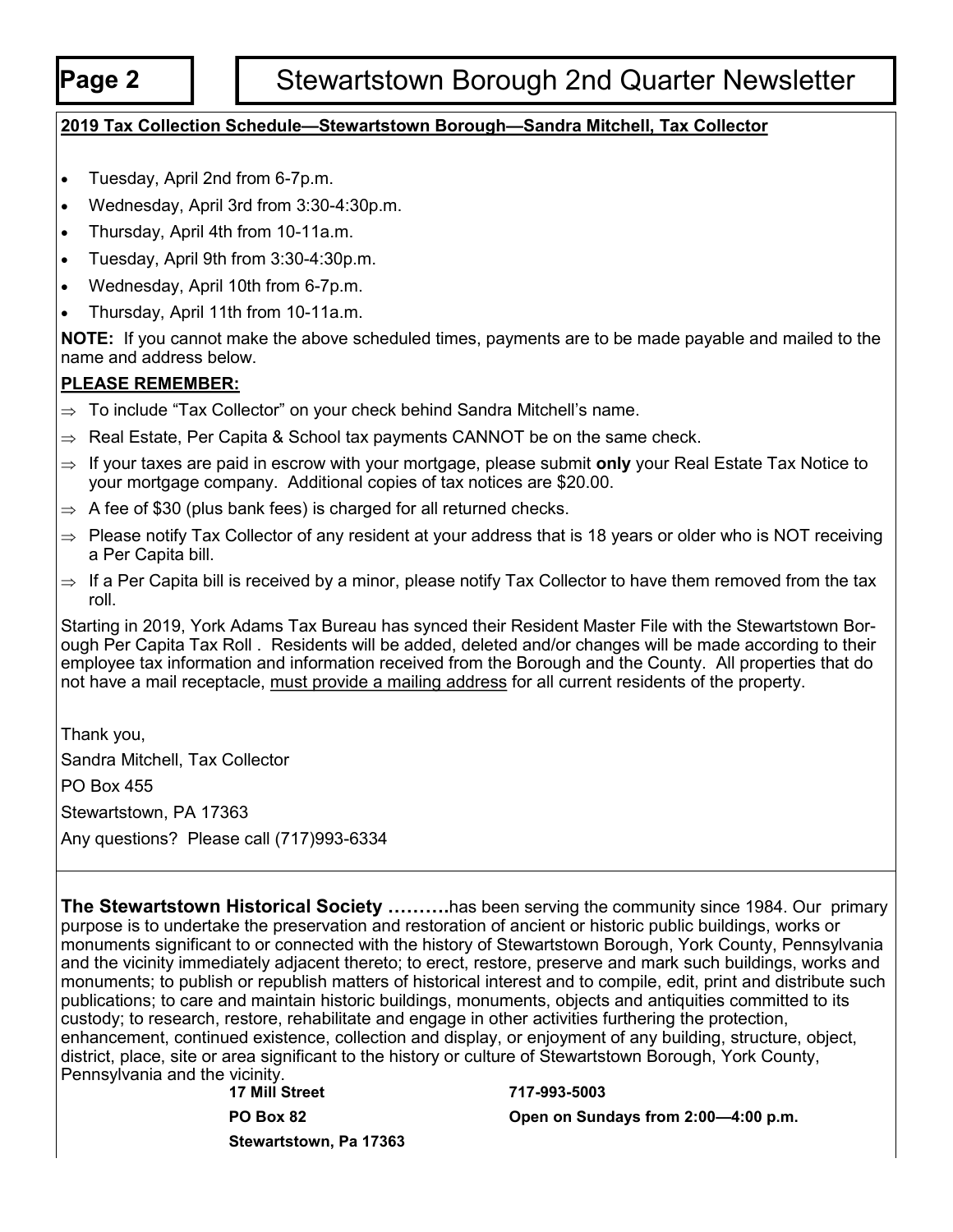# **Stewartstown Borough 2nd Quarter Newsletter**

**Page 3**

### **Hopewell Area Recreation & Parks— 16 College Avenue, Stewartstown**

• **Easter Egg Hunt—Saturday, April 13th @ 1pm—ages 12 & under (rain date Sunday, April 14th @ 1pm)**

## **2019 Spring baseball registration is OPEN!**

- **Travel teams for ages 13 to 16; Rec teams for ages 7 to 16—registration costs for both teams is \$100. (includes team hat, jersey & socks).**
- **T-ball teams for 5 & 6 y/o—registration is \$30.**
- **Questions? Email** info@seramsbaseball.com

# **Adult Indoor Volleyball**

• **March 1st to August 31st, Tuesday nights, from 7:30-10:00pm. Participants must be over 18 years of age. Cost is \$30 for residents; \$40 for nonresidents.** 

# **IMPORTANT !!!!**

Stewartstown Borough is asking customers NOT to flush **wipes** down the toilet. **Baby wipes, floor-cleaning wipes, other disposable wipes, even "flushable" wipes and feminine hygiene items all can cause major headaches and costs to a sewer system.** These products can particularly cause pumps to clog and sewage to back-up. **The costs of clogged pumps or even upgrading of pumps are ultimately a sewage customer cost.** In addition to wipes and "flushable" wipes, customers are again requested to not dispose of **fats, oils and grease down household drains and plumbing**. These materials should be collected and disposed of with regular trash.

# **Stewartstown Borough Treatment Plant**

**swdept@stewartstown.org**

**717-993-6463**

**Mason Dixon Library events……**

- **April 23rd—Bridging the Gap Workshop from 6-8pm—***"Retirement is Coming...Will you be ready?"*
- **May 27th—Memorial Day—all York County Libraries will be closed.**
- **June 19th—Tacky the Penguin Storytime—2:00-2:30p.m.**
- **Preschool Storytime (and crafts!), every Monday from 10:30-11:30am**
- **Week of April 6th thru April 13th—Spring Used Book Sale at** *Dillsburg Public Library***,**  *204 Mumper Lane, Dillsburg 17019,* **10am-8pm most days**



## **Residential Electronics Recycling Program has relocated & extended their hours……...**

The York County Solid Waste Authority's free residential electronics recycling program is now located at the Small Load Drop-off Facility at the York County Recovery Center. Electronics will be accepted from residents Monday through Friday from 8am to 4pm, and Saturday from 8am to noon.

Residents delivering electronics will enter the center at 2651 Blackbridge Rd, and proceed toward the scales. A worker will confirm delivery of electronics ONLY and provide a placard enabling free delivery. Residents will then follow "public drop-off" signs to the Small Load Drop-Off Facility. Residents will show the electronics placard to the attendant who will direct them to the electronics off-load area. Upon exiting, residents will be directed to the designated exit where they will return the placard and exit the site.

**ACCEPTED ITEMS:** televisions (limit of 5 televisions per visit), desktop and laptop computers, monitors and computer peripherals (anything that connects to a computer), as well as other electronics, including cell phones, vacuum cleaners, alarm clocks, irons and coffee makers or anything with a plug that does not contain Freon. **No** refrigerators, freezers, air conditioners and dehumidifiers.

PA waste haulers are also prohibited from collecting these electronics for disposal.

Businesses, schools and organizations are not eligible to participate in the residential program. These organizations must make their own arrangements with an electronics recycling vendor to properly manage their electronics. A list of vendors is located on the website at www.ycswa.com